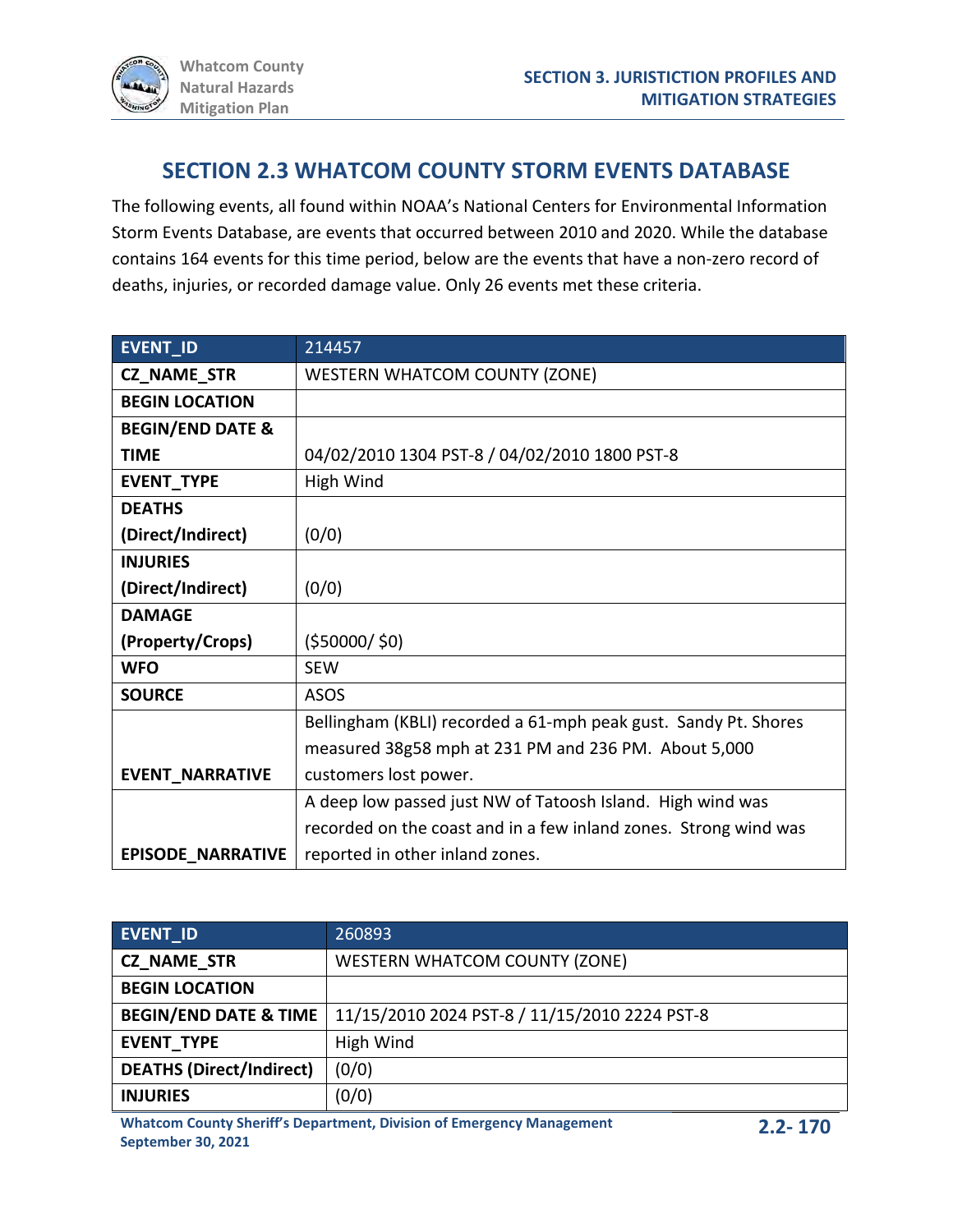

| (Direct/Indirect)        |                                                                   |
|--------------------------|-------------------------------------------------------------------|
| <b>DAMAGE</b>            |                                                                   |
| (Property/Crops)         | (540000/50)                                                       |
| <b>WFO</b>               | <b>SEW</b>                                                        |
| <b>SOURCE</b>            | Mesonet                                                           |
|                          | Both Sandy Point and Cherry Point recorded sustained wind in      |
|                          | excess of 40 mph 824 PM to 854 PM. A tree fell on a home and      |
| <b>EVENT NARRATIVE</b>   | another on a car in the Bellingham area.                          |
|                          | South winds of 20 to 30 mph and gusts to 45 mph occurred on the   |
|                          | evening of November 15 in parts of western Washington and then    |
|                          | after the cold front passed, strong onshore flow brought marginal |
| <b>EPISODE NARRATIVE</b> | high wind to a few zones, mainly near the Strait of Juan de Fuca. |

| EVENT_ID                    | 273698                                                           |
|-----------------------------|------------------------------------------------------------------|
| <b>CZ_NAME_STR</b>          | WHATCOM CO.                                                      |
| <b>BEGIN LOCATION</b>       | <b>DIABLO</b>                                                    |
| <b>BEGIN/END DATE &amp;</b> | 12/12/2010 600 PST-8 / 12/13/2010 300 PST-8                      |
| <b>TIME</b>                 |                                                                  |
| EVENT_TYPE                  | Flood                                                            |
| <b>DEATHS</b>               | (0/0)                                                            |
| (Direct/Indirect)           |                                                                  |
| <b>INJURIES</b>             | (0/0)                                                            |
| (Direct/Indirect)           |                                                                  |
| <b>DAMAGE</b>               | ( \$100000 / \$0)                                                |
| (Property/Crops)            |                                                                  |
| <b>WFO</b>                  | <b>SEW</b>                                                       |
| <b>SOURCE</b>               | Newspaper                                                        |
| <b>EVENT_NARRATIVE</b>      | Parts of Highway 20 between Newhalem and Diablo were washed      |
|                             | away by heavy rain and flooding.                                 |
| EPISODE_NARRATIVE           | The Stillaguamish River reached record level. There were several |
|                             | roads washed out in Kitsap County. 2 homes were damaged from     |
|                             | mudslides.                                                       |
|                             |                                                                  |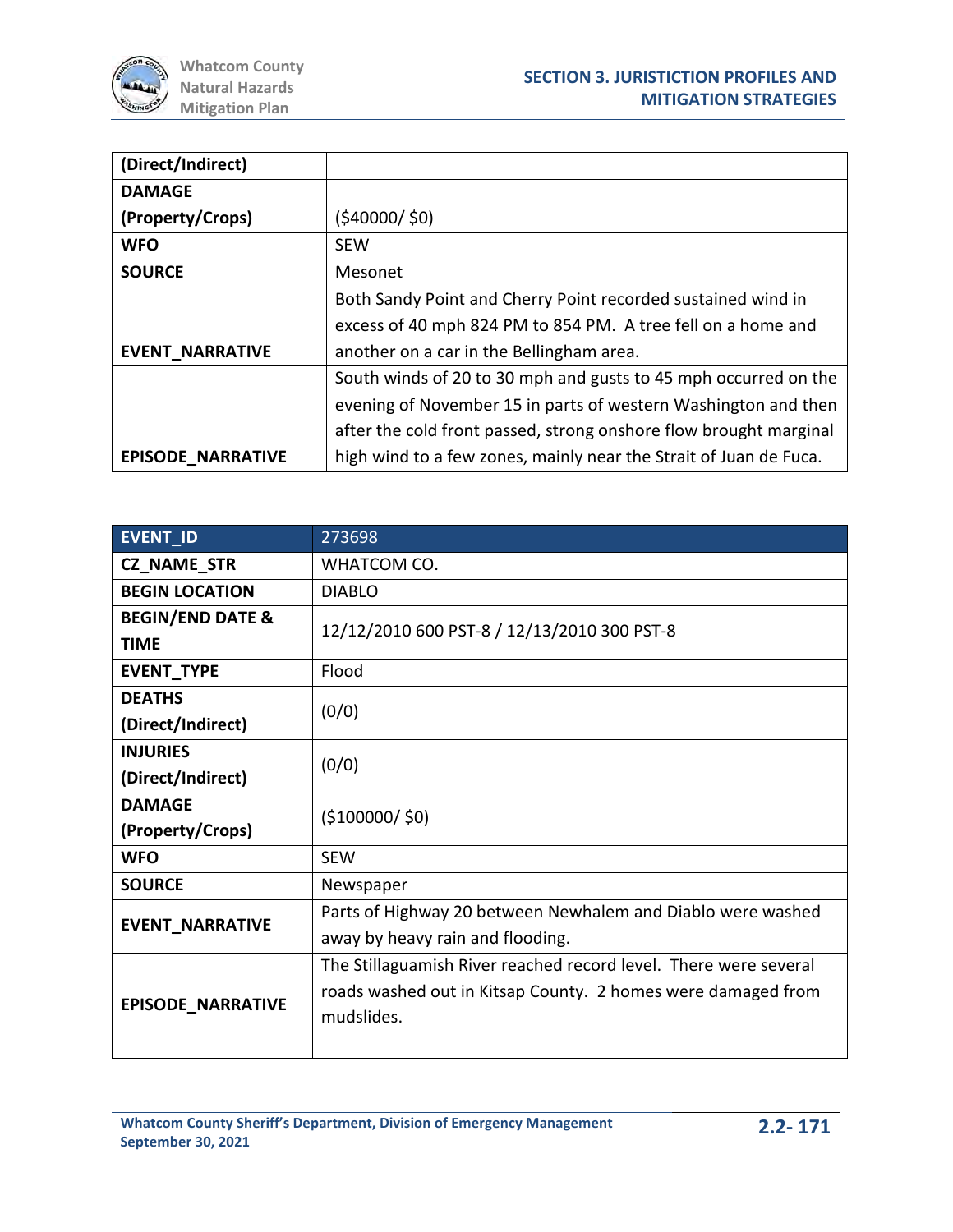| EVENT_ID                        | 347687                                                              |
|---------------------------------|---------------------------------------------------------------------|
| CZ_NAME_STR                     | <b>WESTERN WHATCOM COUNTY (ZONE)</b>                                |
| <b>BEGIN LOCATION</b>           |                                                                     |
| <b>BEGIN/END DATE &amp;</b>     |                                                                     |
| <b>TIME</b>                     | 09/26/2011 1200 PST-8 / 09/26/2011 1600 PST-8                       |
| EVENT_TYPE                      | <b>Strong Wind</b>                                                  |
| <b>DEATHS (Direct/Indirect)</b> | (0/0)                                                               |
| <b>INJURIES</b>                 |                                                                     |
| (Direct/Indirect)               | (0/0)                                                               |
| <b>DAMAGE</b>                   |                                                                     |
| (Property/Crops)                | (510000/50)                                                         |
| <b>WFO</b>                      | <b>SEW</b>                                                          |
| <b>SOURCE</b>                   | Newspaper                                                           |
|                                 | Scattered power outages were reported in the Bellingham area. A     |
|                                 | car was damaged by fallen tree limbs. Several other trees fell over |
| <b>EVENT_NARRATIVE</b>          | roadways.                                                           |
|                                 | Strong southerly winds brought high wind to the north coast and     |
|                                 | to the area around Lake Lawrence in the southwest interior. The     |
|                                 | central coast had about 9000 lose power, and the Bellingham area    |
| <b>EPISODE NARRATIVE</b>        | had scattered power outages and a car damaged by tree limbs.        |

| <b>EVENT ID</b>             | 350649                                       |
|-----------------------------|----------------------------------------------|
| <b>CZ NAME STR</b>          | <b>WESTERN WHATCOM COUNTY (ZONE)</b>         |
| <b>BEGIN LOCATION</b>       |                                              |
| <b>BEGIN/END DATE &amp;</b> | 11/21/2011 2330 PST-8 / 11/22/2011 400 PST-8 |
| <b>TIME</b>                 |                                              |
| <b>EVENT TYPE</b>           | High Wind                                    |
| <b>DEATHS</b>               | (0/0)                                        |
| (Direct/Indirect)           |                                              |
| <b>INJURIES</b>             | (0/0)                                        |
| (Direct/Indirect)           |                                              |
| <b>DAMAGE</b>               | (55000/50)                                   |
| (Property/Crops)            |                                              |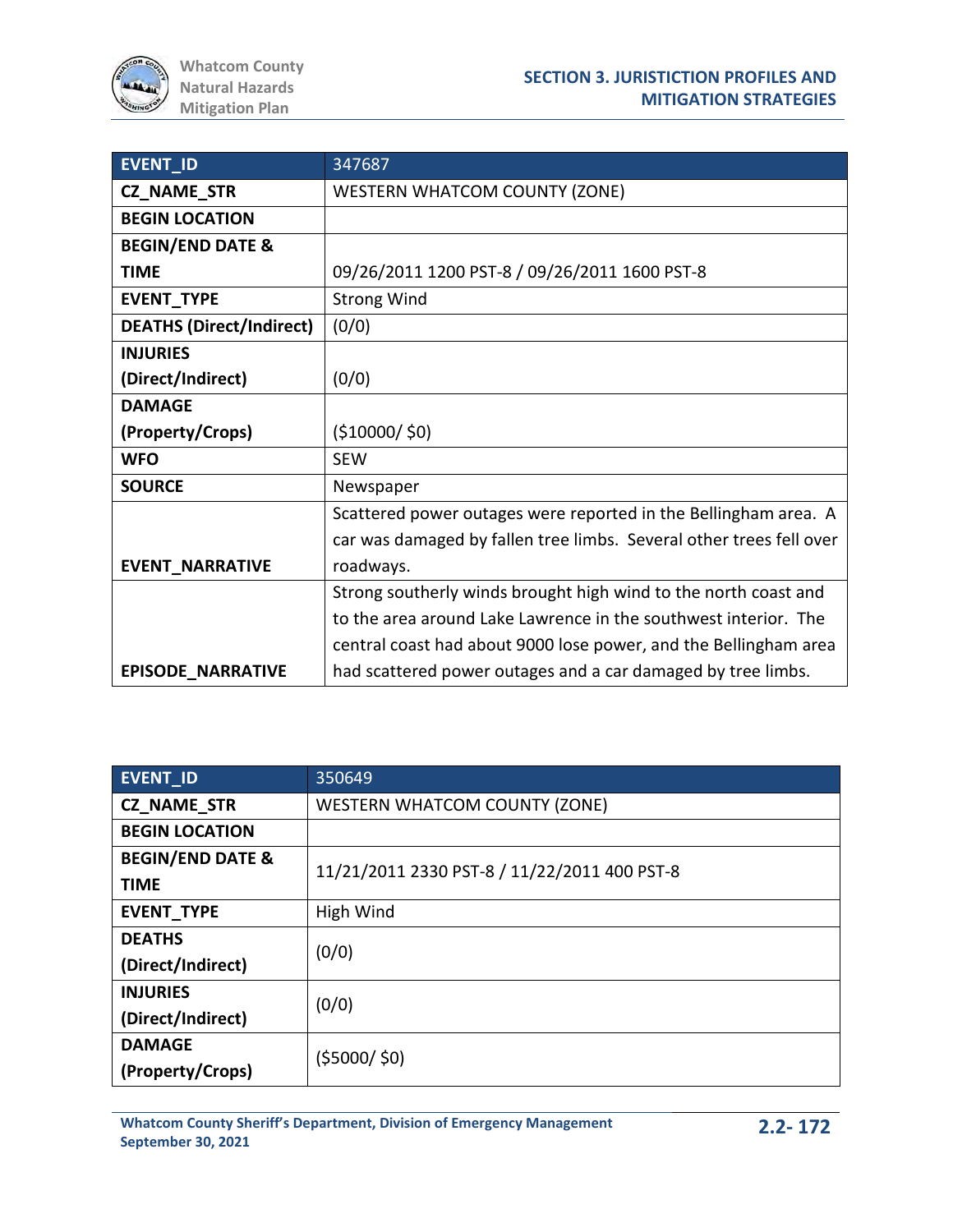| <b>WFO</b>               | <b>SEW</b>                                                                                                                                                                                                  |
|--------------------------|-------------------------------------------------------------------------------------------------------------------------------------------------------------------------------------------------------------|
| <b>SOURCE</b>            | ASOS                                                                                                                                                                                                        |
| <b>EVENT NARRATIVE</b>   | Bellingham, Cherry Point, and Ferndale all recorded high wind<br>category winds of 40 mph sustained and/or gust 58 mph. In Birch<br>Bay, the strong winds blew part of the roof off a manufactured<br>home. |
| <b>EPISODE NARRATIVE</b> | High wind occurred over the coast and northwest interior.                                                                                                                                                   |

| <b>EVENT ID</b>             | 350662                                                          |
|-----------------------------|-----------------------------------------------------------------|
| <b>CZ NAME STR</b>          | <b>WESTERN WHATCOM COUNTY (ZONE)</b>                            |
| <b>BEGIN LOCATION</b>       |                                                                 |
| <b>BEGIN/END DATE &amp;</b> | 11/27/2011 041 PST-8 / 11/27/2011 412 PST-8                     |
| <b>TIME</b>                 |                                                                 |
| EVENT_TYPE                  | High Wind                                                       |
| <b>DEATHS</b>               | (0/0)                                                           |
| (Direct/Indirect)           |                                                                 |
| <b>INJURIES</b>             | (0/0)                                                           |
| (Direct/Indirect)           |                                                                 |
| <b>DAMAGE</b>               | (51000/50)                                                      |
| (Property/Crops)            |                                                                 |
| <b>WFO</b>                  | <b>SEW</b>                                                      |
| <b>SOURCE</b>               | Mesonet                                                         |
|                             | Cherry Point recorded 40 mph sustained wind. Ferndale had a 62- |
| <b>EVENT NARRATIVE</b>      | mph gust. A building which was in its framing stages was blown  |
|                             | down near of Squalicum High School.                             |
| <b>EPISODE NARRATIVE</b>    | High wind occurred over the northwest interior.                 |

| <b>EVENT ID</b>             | 396151                                        |
|-----------------------------|-----------------------------------------------|
| <b>CZ NAME STR</b>          | WHATCOM CO.                                   |
| <b>BEGIN LOCATION</b>       | <b>DEMING</b>                                 |
| <b>BEGIN/END DATE &amp;</b> |                                               |
| <b>TIME</b>                 | 06/23/2012 1415 PST-8 / 06/23/2012 1415 PST-8 |
| <b>EVENT TYPE</b>           | Thunderstorm Wind                             |
| <b>DEATHS</b>               | (0/0)                                         |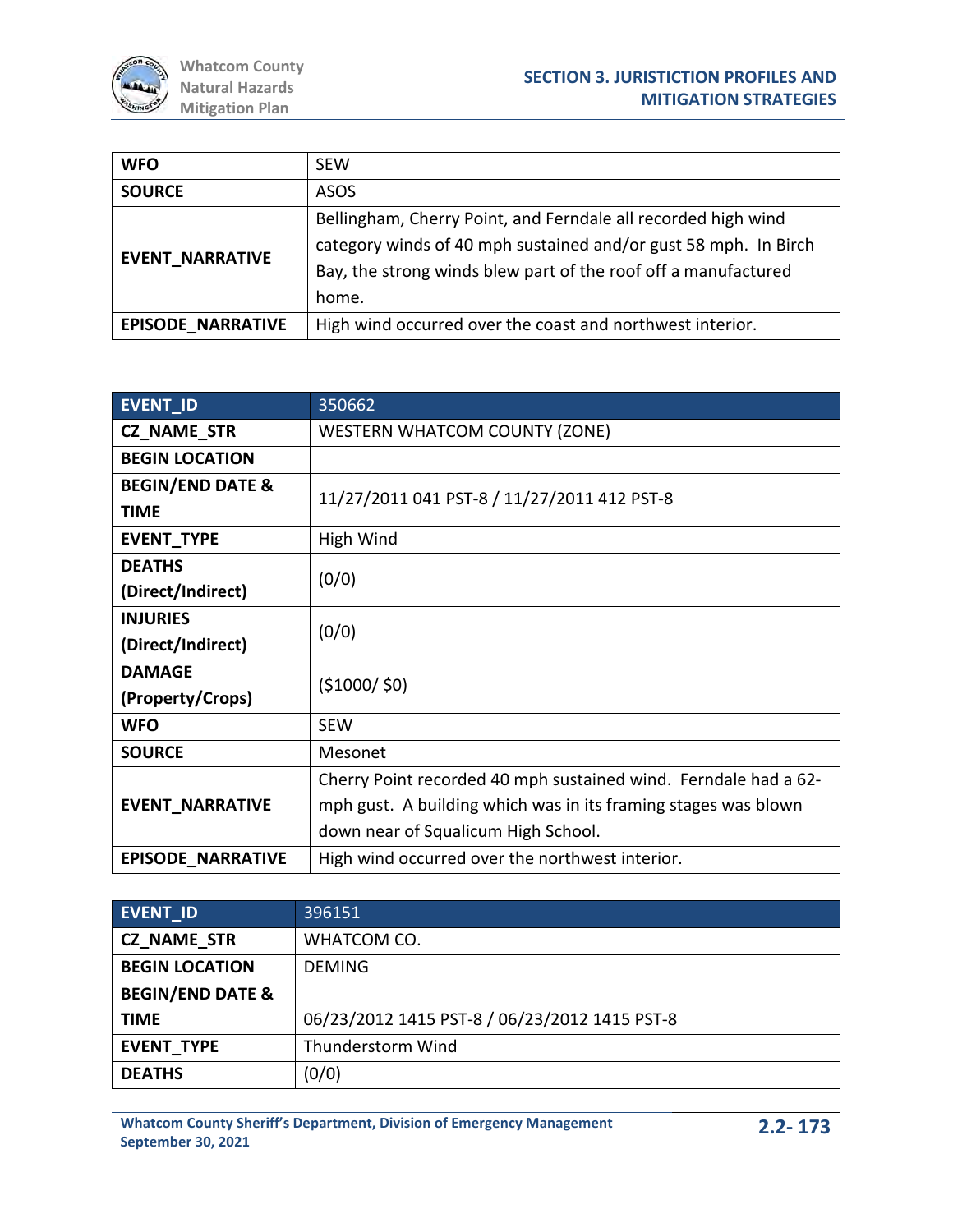

| (Direct/Indirect)        |                                                                      |
|--------------------------|----------------------------------------------------------------------|
| <b>INJURIES</b>          |                                                                      |
| (Direct/Indirect)        | (0/0)                                                                |
| <b>DAMAGE</b>            |                                                                      |
| (Property/Crops)         | (51000/50)                                                           |
| <b>WFO</b>               | <b>SEW</b>                                                           |
| <b>SOURCE</b>            | <b>NWS Storm Survey</b>                                              |
|                          | Damage survey indicated strong thunderstorm wind damage. A           |
|                          | number of tree limbs and a few trees blown down. One power line      |
|                          | was down near the junction of state route 9 and state route 542 east |
| <b>EVENT NARRATIVE</b>   | of Deming.                                                           |
| <b>EPISODE NARRATIVE</b> | Thunderstorm wind caused minor damage.                               |

| EVENT_ID                         | 396153                                                         |
|----------------------------------|----------------------------------------------------------------|
| <b>CZ NAME STR</b>               | WHATCOM CO.                                                    |
| <b>BEGIN LOCATION</b>            | <b>CLIPPER</b>                                                 |
| <b>BEGIN/END DATE &amp; TIME</b> | 06/23/2012 1504 PST-8 / 06/23/2012 1504 PST-8                  |
| <b>EVENT TYPE</b>                | Thunderstorm Wind                                              |
| <b>DEATHS (Direct/Indirect)</b>  | (0/0)                                                          |
| <b>INJURIES</b>                  |                                                                |
| (Direct/Indirect)                | (0/0)                                                          |
| <b>DAMAGE</b>                    |                                                                |
| (Property/Crops)                 | (\$1000/ \$0)                                                  |
| <b>WFO</b>                       | <b>SEW</b>                                                     |
| <b>SOURCE</b>                    | <b>Trained Spotter</b>                                         |
|                                  | Observer reports limbs of 8 to 10 inches diameter blown off    |
|                                  | trees as the storm went through. Also received half an inch of |
| <b>EVENT_NARRATIVE</b>           | rainfall and one-eighth inch hail.                             |
| <b>EPISODE NARRATIVE</b>         | Thunderstorm wind caused minor damage.                         |

| <b>EVENT ID</b>       | 423211                        |
|-----------------------|-------------------------------|
| CZ NAME STR           | WESTERN WHATCOM COUNTY (ZONE) |
| <b>BEGIN LOCATION</b> |                               |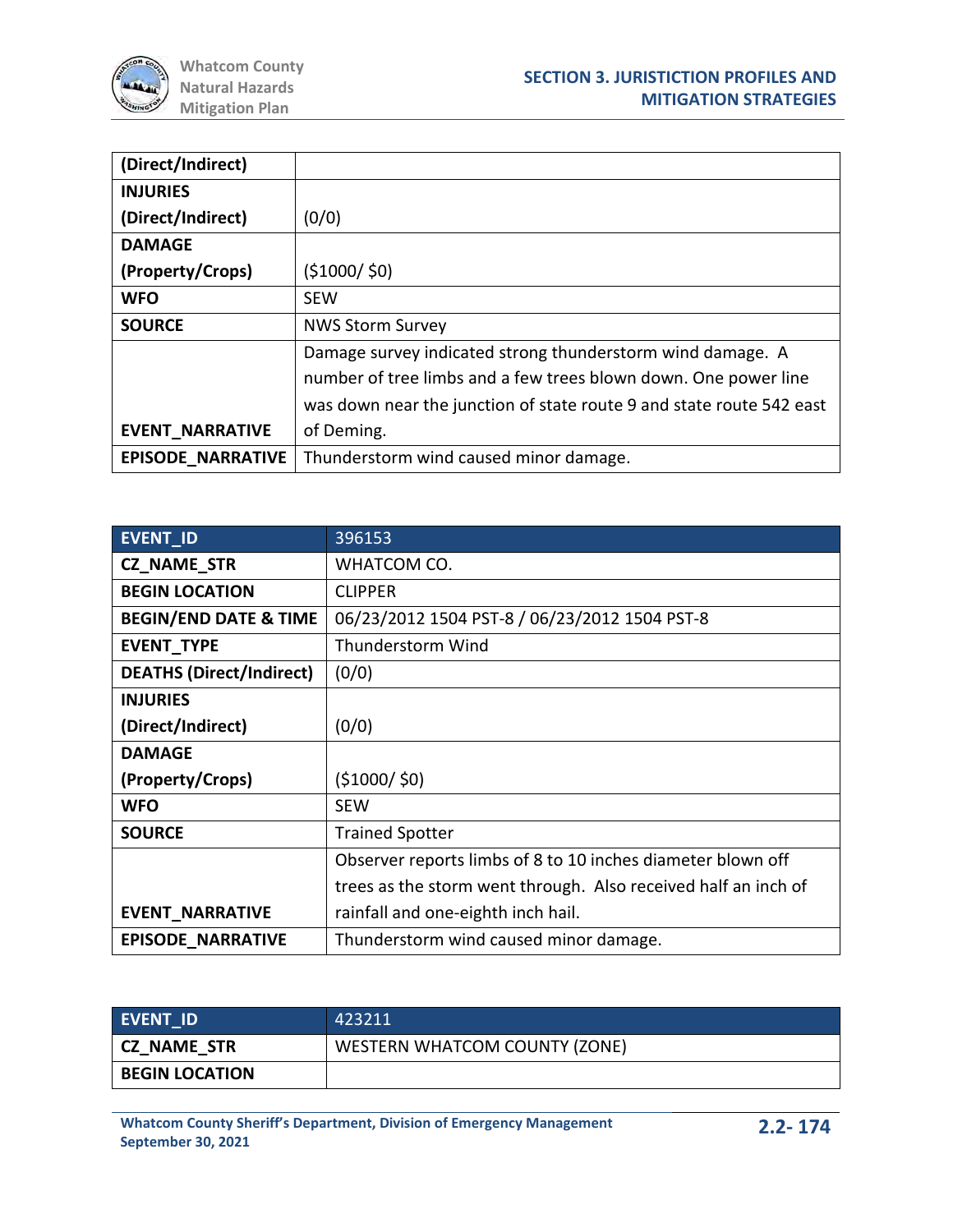

| <b>BEGIN/END DATE &amp; TIME</b> | 12/17/2012 700 PST-8 / 12/17/2012 1300 PST-8                     |
|----------------------------------|------------------------------------------------------------------|
| EVENT_TYPE                       | <b>Coastal Flood</b>                                             |
| <b>DEATHS (Direct/Indirect)</b>  | (0/0)                                                            |
| <b>INJURIES</b>                  |                                                                  |
| (Direct/Indirect)                | (0/0)                                                            |
| <b>DAMAGE</b>                    |                                                                  |
| (Property/Crops)                 | ( \$100000 / \$0)                                                |
| <b>WFO</b>                       | <b>SEW</b>                                                       |
| <b>SOURCE</b>                    | Newspaper                                                        |
|                                  | Birch Bay Cafe and Bistro suffered damage as waves pushed a      |
|                                  | large log through the large bay facing window. A nearby          |
|                                  | consignment shop was also damaged. About 15 homes and            |
|                                  | properties were also affected near Terrell Creek. In some cases, |
|                                  | the water only got into the front yard, but in others it flooded |
|                                  | garages and homes. Flooding closed about 4 miles about Birch     |
| <b>EVENT NARRATIVE</b>           | Bay Drive.                                                       |
|                                  | High astronomical tides coincided with low pressure to cause     |
|                                  | record high tide levels throughout Puget Sound. Many homes       |
| <b>EPISODE NARRATIVE</b>         | and yards along the shoreline were flooded.                      |

| <b>EVENT ID</b>                   | 429156                                             |
|-----------------------------------|----------------------------------------------------|
| <b>CZ NAME STR</b>                | WHATCOM CO.                                        |
| <b>BEGIN LOCATION</b>             | <b>BLAINE</b>                                      |
| <b>BEGIN/END DATE &amp; TIME</b>  | 01/08/2013 2100 PST-8 / 01/08/2013 2200 PST-8      |
| <b>EVENT TYPE</b>                 | Debris Flow                                        |
| <b>DEATHS (Direct/Indirect)</b>   | (0/0)                                              |
| <b>INJURIES (Direct/Indirect)</b> | (0/0)                                              |
| <b>DAMAGE (Property/Crops)</b>    | (55000/50)                                         |
| <b>WFO</b>                        | <b>SEW</b>                                         |
| <b>SOURCE</b>                     | Newspaper                                          |
| <b>EVENT NARRATIVE</b>            | Heavy rain caused a mudslide near Semiahmoo Bay.   |
|                                   | Two mudslides between Jan 8th and 9th caused minor |
| <b>EPISODE NARRATIVE</b>          | damage in King and Whatcom counties.               |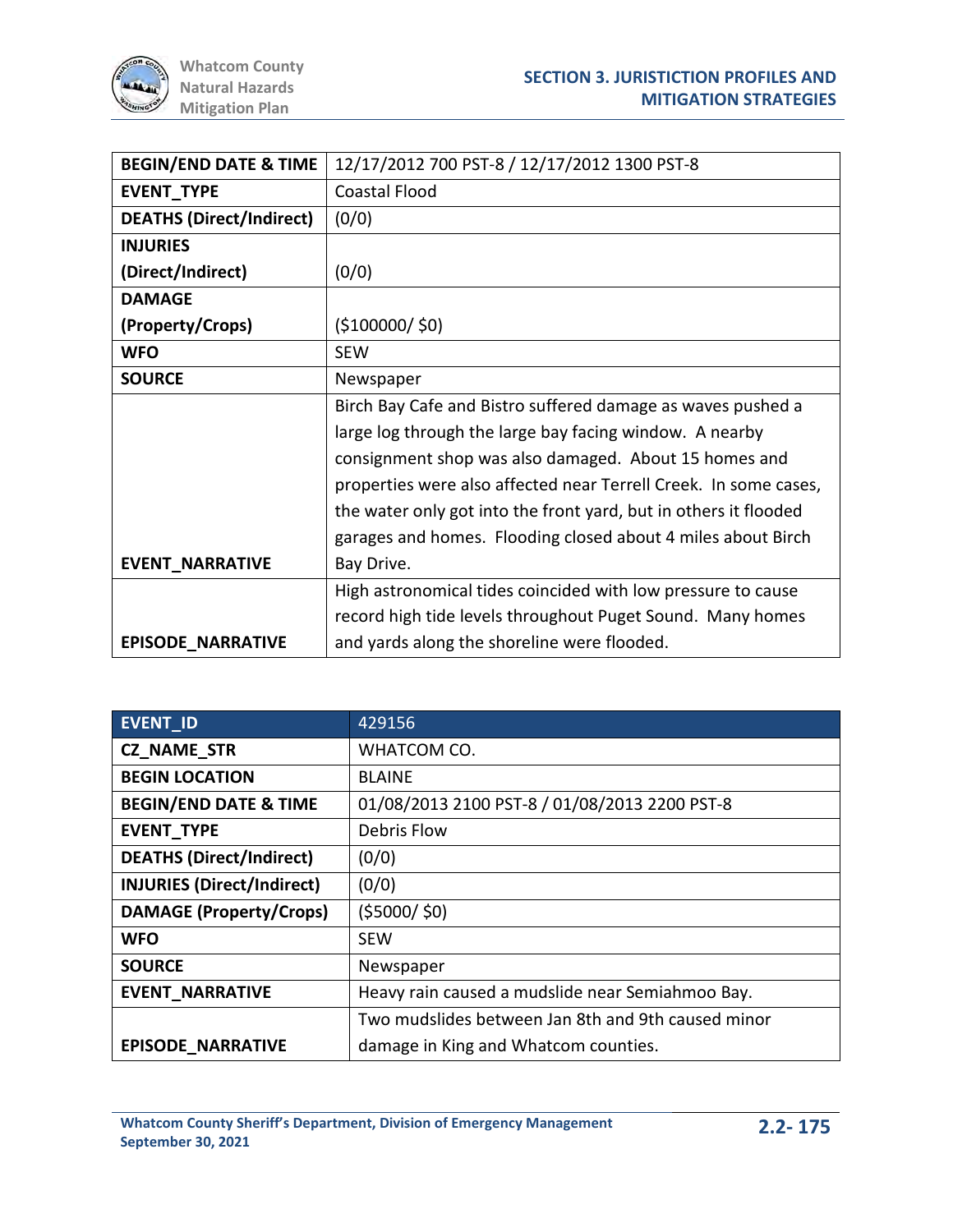| <b>EVENT_ID</b>                  | 433529                                                         |
|----------------------------------|----------------------------------------------------------------|
| <b>CZ_NAME_STR</b>               | <b>WESTERN WHATCOM COUNTY (ZONE)</b>                           |
| <b>BEGIN LOCATION</b>            |                                                                |
| <b>BEGIN/END DATE &amp; TIME</b> | 02/25/2013 654 PST-8 / 02/25/2013 854 PST-8                    |
| <b>EVENT TYPE</b>                | High Wind                                                      |
| <b>DEATHS (Direct/Indirect)</b>  | (0/0)                                                          |
| <b>INJURIES</b>                  |                                                                |
| (Direct/Indirect)                | (0/0)                                                          |
| <b>DAMAGE</b>                    |                                                                |
| (Property/Crops)                 | ( \$10000 / \$0)                                               |
| <b>WFO</b>                       | <b>SEW</b>                                                     |
| <b>SOURCE</b>                    | Mesonet                                                        |
|                                  | Sandy Point Shores reported sustained wind of 40+ mph, with    |
|                                  | gusts as high as 62 mph, for a few hours. A power line was     |
| <b>EVENT_NARRATIVE</b>           | downed in southern Whatcom County.                             |
|                                  | There were a few hours of high wind in three of four northwest |
| <b>EPISODE NARRATIVE</b>         | interior zones.                                                |

| <b>EVENT ID</b>                  | 492737                                                      |
|----------------------------------|-------------------------------------------------------------|
| <b>CZ_NAME_STR</b>               | <b>WESTERN WHATCOM COUNTY (ZONE)</b>                        |
| <b>BEGIN LOCATION</b>            |                                                             |
| <b>BEGIN/END DATE &amp; TIME</b> | 01/03/2013 700 PST-8 / 01/03/2013 900 PST-8                 |
| <b>EVENT TYPE</b>                | <b>Coastal Flood</b>                                        |
| <b>DEATHS (Direct/Indirect)</b>  | (0/0)                                                       |
| <b>INJURIES</b>                  | (0/0)                                                       |
| (Direct/Indirect)                |                                                             |
| <b>DAMAGE</b>                    | (51000/50)                                                  |
| (Property/Crops)                 |                                                             |
| <b>WFO</b>                       | <b>SEW</b>                                                  |
| <b>SOURCE</b>                    | <b>Emergency Manager</b>                                    |
| <b>EVENT NARRATIVE</b>           | Near Birch Bay, minor coastal flooding damaged some outdoor |
|                                  | furniture.                                                  |
| <b>EPISODE NARRATIVE</b>         | Near Birch Bay, minor coastal flooding damaged some outdoor |
|                                  | furniture.                                                  |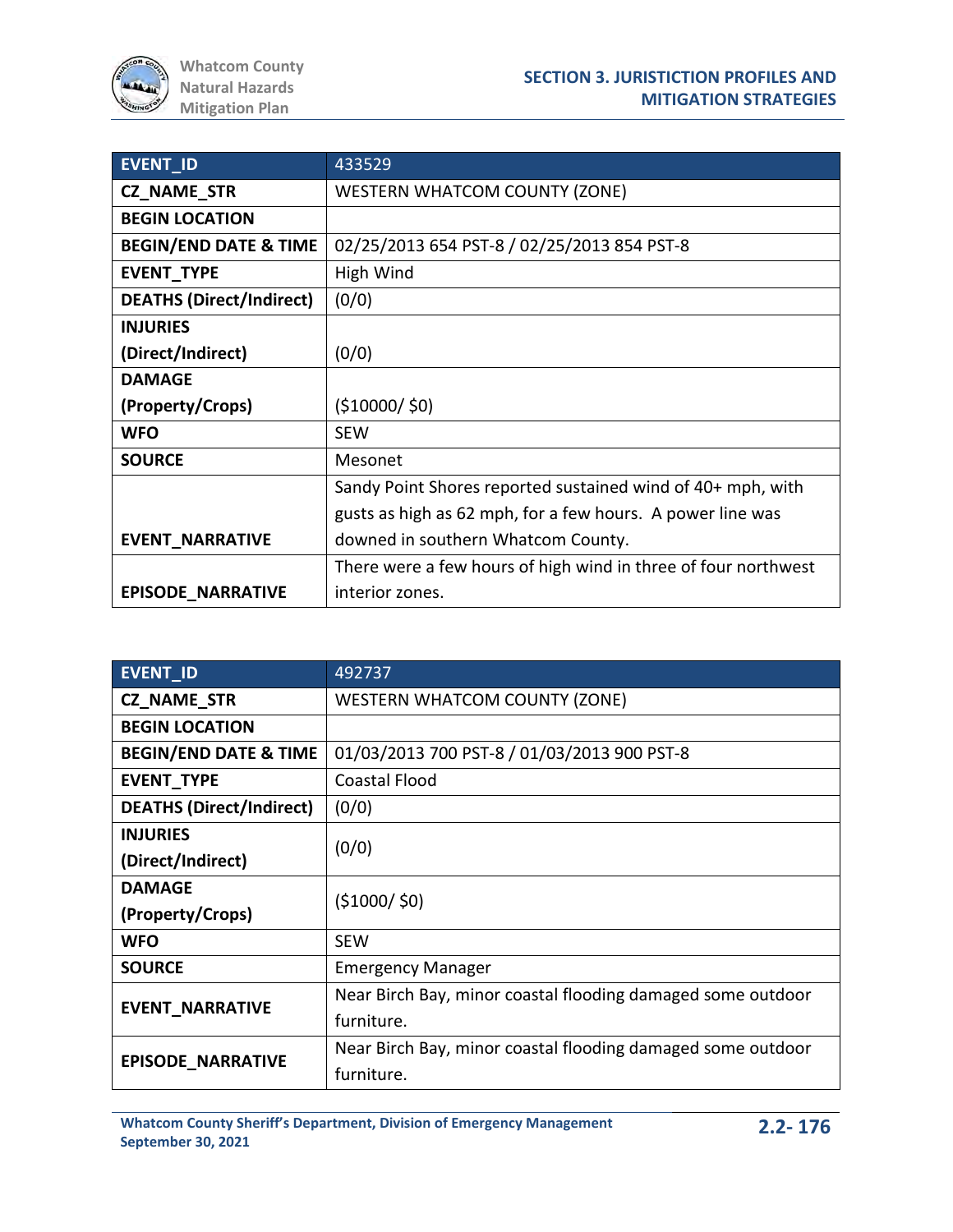

| <b>EVENT_ID</b>                 | 540612                                                             |
|---------------------------------|--------------------------------------------------------------------|
| <b>CZ_NAME_STR</b>              | <b>WESTERN WHATCOM COUNTY (ZONE)</b>                               |
| <b>BEGIN LOCATION</b>           |                                                                    |
| <b>BEGIN/END DATE &amp;</b>     |                                                                    |
| <b>TIME</b>                     | 10/21/2014 2224 PST-8 / 10/22/2014 206 PST-8                       |
| <b>EVENT TYPE</b>               | High Wind                                                          |
| <b>DEATHS (Direct/Indirect)</b> | (0/0)                                                              |
| <b>INJURIES</b>                 |                                                                    |
| (Direct/Indirect)               | (1/0)                                                              |
| <b>DAMAGE</b>                   |                                                                    |
| (Property/Crops)                | ( \$80000 / \$0)                                                   |
| <b>WFO</b>                      | <b>SEW</b>                                                         |
| <b>SOURCE</b>                   | Mesonet                                                            |
|                                 | Several sites--Sandy Point Shores, Cherry Point, and Ferndale--    |
|                                 | recorded sustained wind of 40-42 mph with gusts up to 62           |
|                                 | mph.     Blaine homeowners Charley and Donna Robbins, who are      |
|                                 | both in their 70s, said a horrendous windstorm swept through       |
|                                 | town on Wednesday, knocking several trees into their house.        |
|                                 | The couple was able to get out of the way as one tree crashed      |
|                                 | through their roof, though Charley suffered a rib injury. They say |
| <b>EVENT_NARRATIVE</b>          | the estimate to fix their house is \$80,000.                       |
|                                 | High wind affected the north coast, San Juans, and western         |
| <b>EPISODE NARRATIVE</b>        | Whatcom County during the night of October 21-22.                  |

| EVENT_ID                          | 542363                                       |
|-----------------------------------|----------------------------------------------|
| <b>CZ NAME STR</b>                | <b>WESTERN WHATCOM COUNTY (ZONE)</b>         |
| <b>BEGIN LOCATION</b>             |                                              |
| <b>BEGIN/END DATE &amp; TIME</b>  | 11/06/2014 833 PST-8 / 11/06/2014 1754 PST-8 |
| <b>EVENT TYPE</b>                 | High Wind                                    |
| <b>DEATHS (Direct/Indirect)</b>   | (0/0)                                        |
| <b>INJURIES (Direct/Indirect)</b> | (0/0)                                        |
| <b>DAMAGE</b>                     | ( \$200000 / \$0)                            |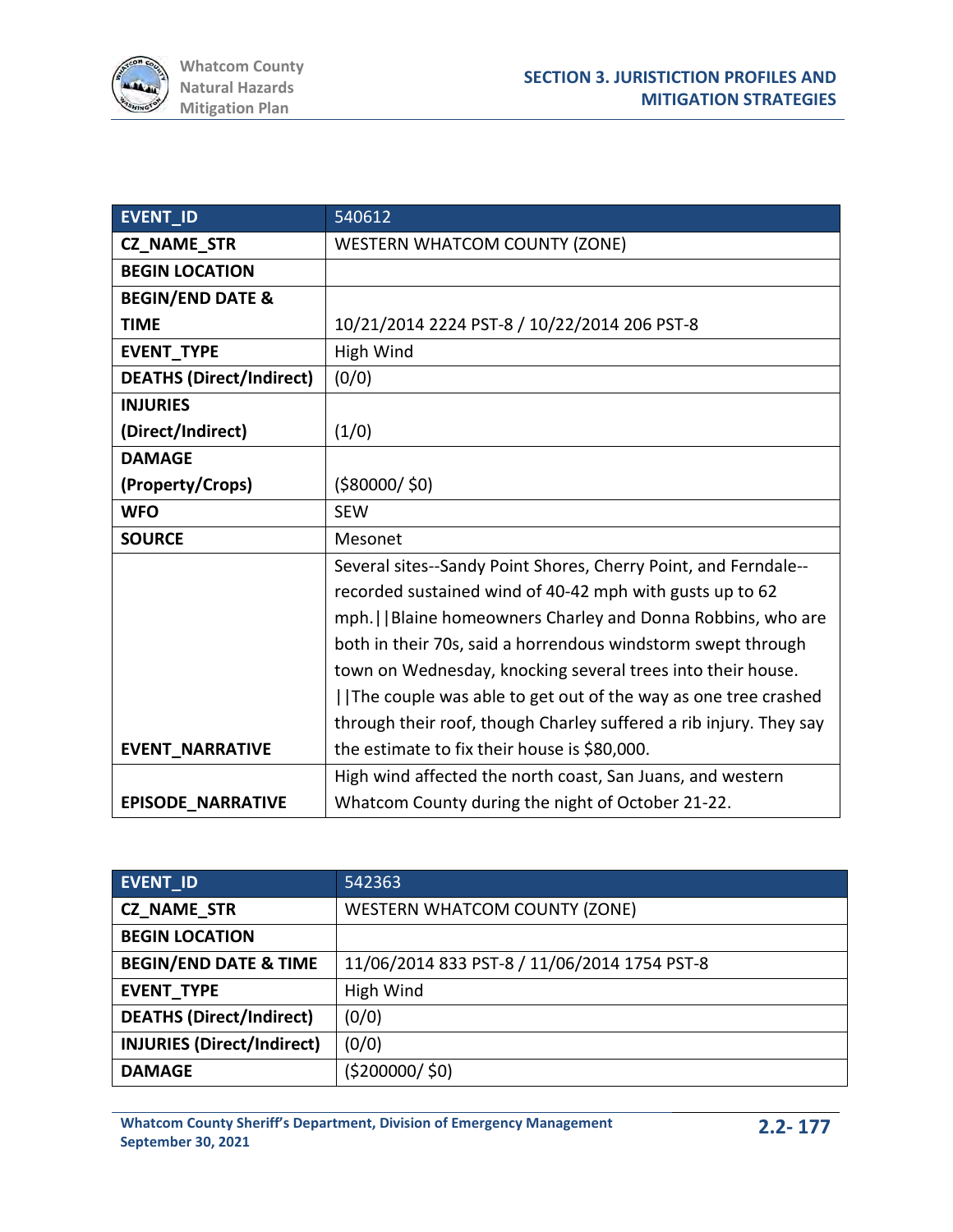

| (Property/Crops)         |                                                                   |
|--------------------------|-------------------------------------------------------------------|
| <b>WFO</b>               | <b>SEW</b>                                                        |
| <b>SOURCE</b>            | <b>C-MAN Station</b>                                              |
|                          | Ferndale had gusts 58-60 mph from 833 Am to 1210 PM.              |
|                          | Bellingham had 40 mph sustained wind at 952 AM. Sandy Point       |
|                          | Shores had 40-41 mph sustained wind 444 PM to 514 PM.             |
|                          | Cherry Point had sustained wind 40 mph 454 PM to 554 PM.          |
| <b>EVENT_NARRATIVE</b>   | About 10,000 customers lost power.                                |
|                          | A deep but filling low moved northeast across central Vancouver   |
|                          | Island. The KPDX-KBLI gradient reached about +10 with the         |
|                          | KOLM-KBLI portion about 2/3 of that. There was brief high wind    |
|                          | in several zones.   At the stormi¿1/2i¿1/2/25 peak, more than     |
|                          | 14,000 Puget Sound Energy customers were without electricity,     |
|                          | with the worst outages in Whatcom, Skagit and Island counties.    |
|                          | On Thursday evening, more than 3,000 Seattle City Light           |
|                          | customers were without power, most from an outage in              |
|                          | Shoreline caused by a downed tree.     From a Seattle Times       |
|                          | article:     A storm with high winds Thursday caused power        |
|                          | outages across the Puget Sound region and downed power lines      |
|                          | and trees, including one that injured a semitruck driver in       |
|                          | Snohomish County and another that trapped a man in North          |
|                          | Seattle.   Gusts of more than 40 mph were reported in the         |
|                          | Seattle area, with a peak of 44 mph recorded about three miles    |
|                          | west of Des Moines, according to the National Weather Service.    |
|                          | The strongest winds were recorded in the northern interior and    |
|                          | North Coast from a i¿1/2i¿1/2jpretty vigorous systemi¿1/2i¿1/21/2 |
|                          | that came in from the Pacific Ocean, meteorologist Johnny Burg    |
|                          | said. The weather service issued a high-wind warning for the      |
|                          | area. Destruction Island, off the North Coast, reported gusts of  |
|                          | 63 mph, while Paine Field in Everett had a peak of 51 mph and a   |
|                          | sustained wind of 39 mph.   A tree fell on a semi on Highway 530  |
|                          | near Oso on Thursday afternoon and trapped the driver inside,     |
|                          | according to the State Patrol. The man was airlifted to           |
|                          | Harborview Medical Center with critical injuries. Highway 530     |
|                          | just west of 310th Street Northeast was blocked in both           |
| <b>EPISODE_NARRATIVE</b> | directions for about an hour before it opened to alternating      |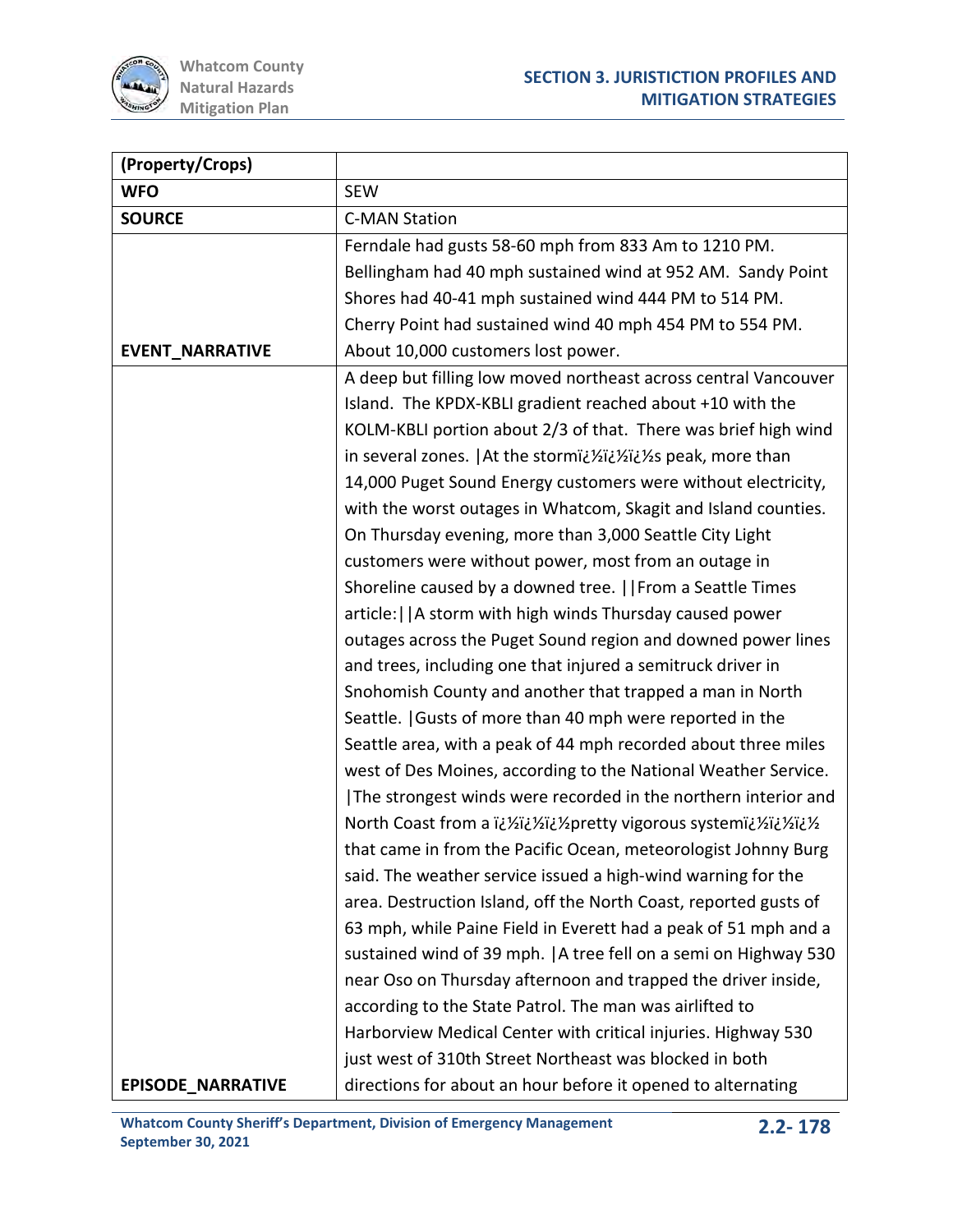

| traffic around 5 p.m.     Firefighters in Seattleï¿ 1/2i¿ 1/2i¿ S Bitter                        |
|-------------------------------------------------------------------------------------------------|
| Lake neighborhood rescued a man trapped by a downed tree                                        |
| there. The man was taken to Harborview in stable condition with                                 |
| no visible injuries, according to the Seattle Fire Department.                                  |
| Fallen trees were reported from Bellevue to Bainbridge Island                                   |
| to Sedro-Woolley and were responsible for many of the Seattle                                   |
| City Light and Puget Sound Energy outages throughout the day.                                   |
| Sizing and than 14,000 Puget Sound   At the storm iz 15 yiz speak, more than 14,000 Puget Sound |
| Energy customers were without electricity, with the worst                                       |
| outages in Whatcom, Skagit and Island counties. On Thursday                                     |
| evening, more than 3,000 Seattle City Light customers were                                      |
| without power, most from an outage in Shoreline caused by a                                     |
| downed tree.     Washington State Ferries canceled two                                          |
| afternoon runs between Port Townsend and Coupeville because                                     |
| of high winds.                                                                                  |

| <b>EVENT ID</b>                   | 593403                                                        |
|-----------------------------------|---------------------------------------------------------------|
| <b>CZ_NAME_STR</b>                | <b>WESTERN WHATCOM (ZONE)</b>                                 |
| <b>BEGIN LOCATION</b>             |                                                               |
| <b>BEGIN/END DATE &amp; TIME</b>  | 08/29/2015 1043 PST-8 / 08/29/2015 1243 PST-8                 |
| EVENT_TYPE                        | High Wind                                                     |
| <b>DEATHS (Direct/Indirect)</b>   | (0/2)                                                         |
| <b>INJURIES (Direct/Indirect)</b> | (0/0)                                                         |
| <b>DAMAGE</b>                     |                                                               |
| (Property/Crops)                  | (5250000/50)                                                  |
| <b>WFO</b>                        | <b>SEW</b>                                                    |
| <b>SOURCE</b>                     | Newspaper                                                     |
|                                   | Two elderly people died in their home near Everson after      |
|                                   | inhaling a generatori¿½i¿½i¿½s exhaust fumes during the       |
| <b>EVENT_NARRATIVE</b>            | weekend power outage.                                         |
|                                   | High wind struck parts of Western Washington beginning        |
|                                   | around mid-morning on Saturday August 29th and continued      |
|                                   | into the afternoon hours. Widespread tree damage and power    |
|                                   | outages occurred, about 450,000 in total. Storm force winds   |
| <b>EPISODE_NARRATIVE</b>          | developed over the coastal waters and Northern Inland waters. |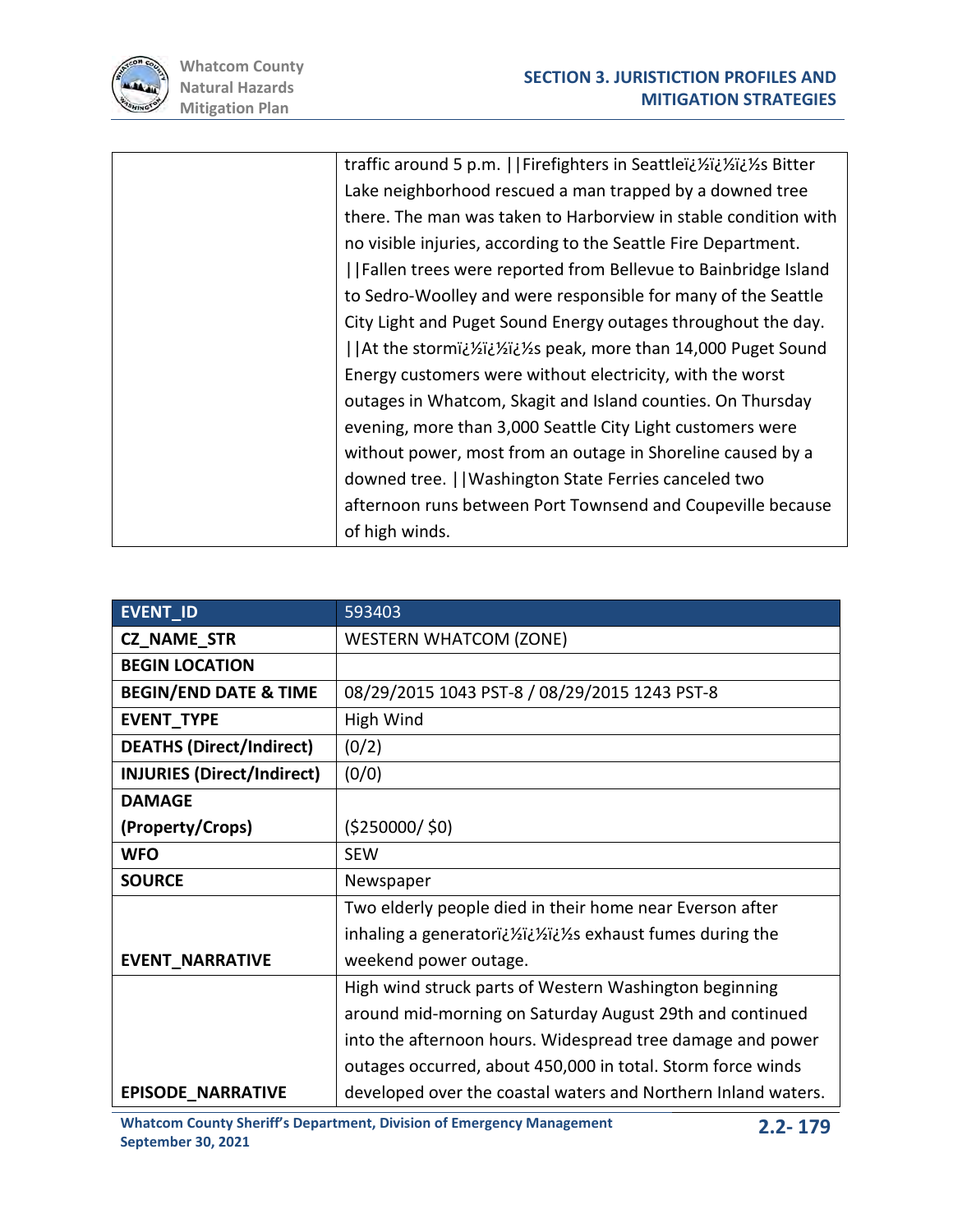

| Solid Gale force winds occurred on the remaining waters. Ferry |
|----------------------------------------------------------------|
| service between Port Townsend and Coupeville was suspended     |
| because of the windstorm.     A tree feel on an automobile in  |
| Gig Harbor resulting in 1 death. At least 23 car collisions    |
| reported around Puget Sound by news media, possibly weather    |
| related. Highway 99 closed for a few hours through downtown    |
| Seattle was weather-related according to media and Seattle     |
| Police. Numerous reports of trees or branches on roadways.     |
| Widespread power outages. Power outages examples: 161,000      |
| Puget Sound Energy and 58,000 Seattle City light customers.    |
| A 10-year-old girl was killed in SeaTac when a falling tree    |
| branch hit and killed her. Two elderly people died in their    |
| home near Everson after inhaling a generatori¿ 1/2i¿ 1/2/2s    |
| exhaust fumes during the weekend power outage.                 |

| <b>EVENT ID</b>                 | 603539                                                         |
|---------------------------------|----------------------------------------------------------------|
| <b>CZ_NAME_STR</b>              | <b>WESTERN WHATCOM COUNTY (ZONE)</b>                           |
| <b>BEGIN LOCATION</b>           |                                                                |
| <b>BEGIN/END DATE &amp;</b>     |                                                                |
| <b>TIME</b>                     | 11/17/2015 1124 PST-8 / 11/17/2015 1324 PST-8                  |
| EVENT_TYPE                      | High Wind                                                      |
| <b>DEATHS (Direct/Indirect)</b> | (0/0)                                                          |
| <b>INJURIES</b>                 |                                                                |
| (Direct/Indirect)               | (0/0)                                                          |
| <b>DAMAGE</b>                   |                                                                |
| (Property/Crops)                | (5250000/50)                                                   |
| <b>WFO</b>                      | <b>SEW</b>                                                     |
| <b>SOURCE</b>                   | <b>COOP Observer</b>                                           |
|                                 | Lynden had 62 mph at 1124 AM. Some Puget Sound Energy          |
| <b>EVENT NARRATIVE</b>          | customers lost power.                                          |
|                                 | Windy conditions lasted for several hours over most of western |
|                                 | Washington. There were about 370,000 power outages reported    |
| <b>EPISODE_NARRATIVE</b>        | throughout western Washington.                                 |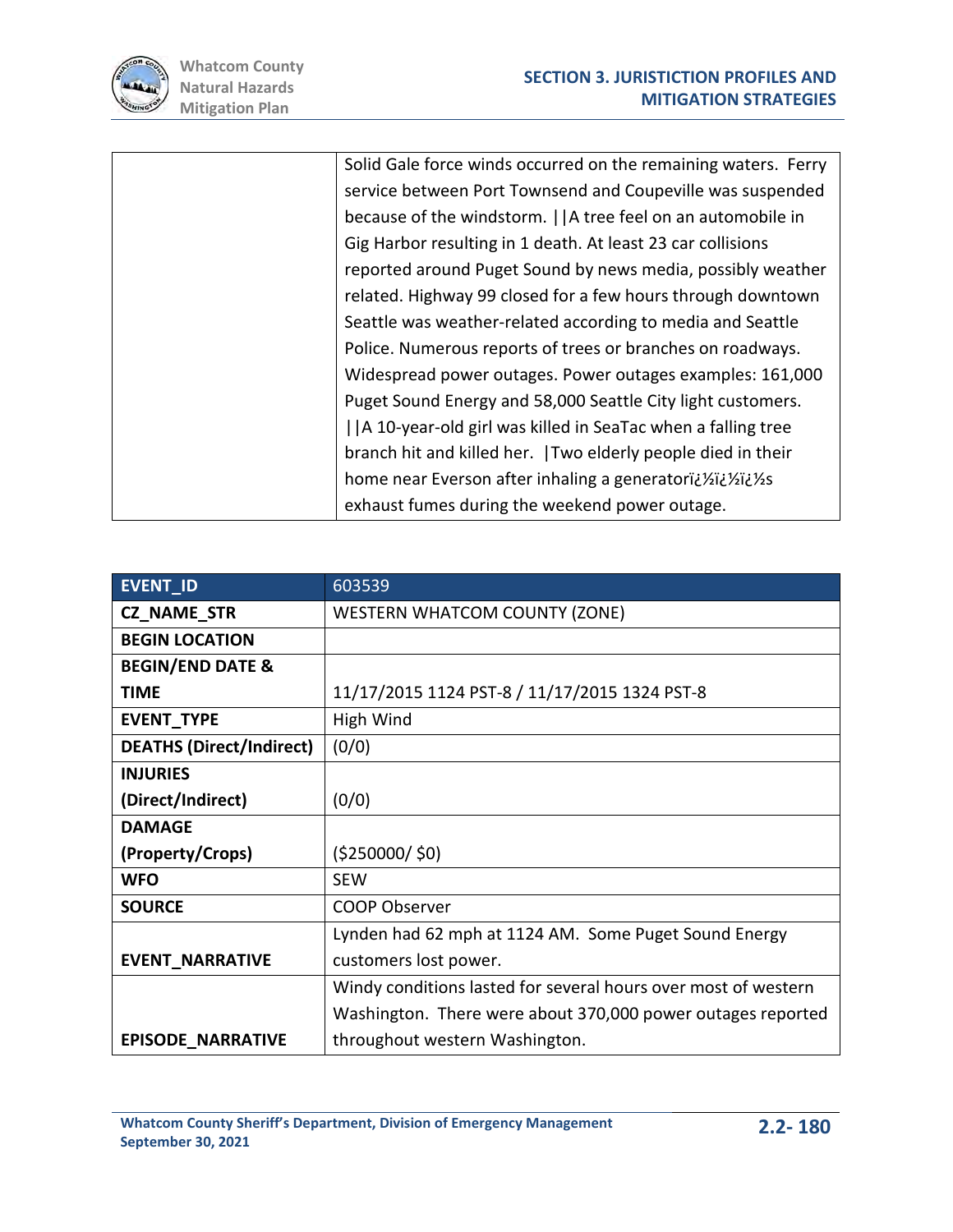| <b>EVENT ID</b>                  | 608906                                                         |
|----------------------------------|----------------------------------------------------------------|
| CZ_NAME_STR                      | CASCADES OF WHATCOM AND SKAGIT COUNTIES (ZONE)                 |
| <b>BEGIN LOCATION</b>            |                                                                |
| <b>BEGIN/END DATE &amp; TIME</b> | 42393 1230 PST-8 / 42393 1230 PST-8                            |
| <b>EVENT TYPE</b>                | Avalanche                                                      |
| <b>DEATHS (Direct/Indirect)</b>  | (1/0)                                                          |
| <b>INJURIES</b>                  |                                                                |
| (Direct/Indirect)                | (1/0)                                                          |
| <b>DAMAGE</b>                    |                                                                |
| (Property/Crops)                 | (50/50)                                                        |
| <b>WFO</b>                       | <b>SEW</b>                                                     |
| <b>SOURCE</b>                    | Newspaper                                                      |
|                                  | Mark Panthen, 36, of Bellingham, died Sunday afternoon after   |
|                                  | two avalanches on the north slope of the mountain, next to the |
|                                  | Mount Baker Ski Resort.   A man who was skiing with Panthen    |
|                                  | called an employee of the resort from a cellphone around 12:45 |
|                                  | p.m., saying Panthen was injured and needed help. There were   |
|                                  | two avalanches within 15 minutes. The avalanches were at 4,200 |
|                                  | feet. Using a helicopter, emergency responders confirmed       |
|                                  | Panthen died around 2:20 p.m., authorities said. They provided |
| <b>EVENT_NARRATIVE</b>           | aid to the other skier, who suffered a head injury.            |
|                                  | Mark Panthen, 36, of Bellingham, died Sunday afternoon after   |
|                                  | two avalanches on the north slope of the mountain, next to the |
|                                  | Mount Baker Ski Resort.     A man who was skiing with Panthen  |
|                                  | called an employee of the resort from a cellphone around 12:45 |
| <b>EPISODE NARRATIVE</b>         | p.m., saying Panthen was injured and needed help.              |

| EVENT_ID                         | 615026                                      |
|----------------------------------|---------------------------------------------|
| <b>CZ NAME STR</b>               | <b>WESTERN WHATCOM COUNTY (ZONE)</b>        |
| <b>BEGIN LOCATION</b>            |                                             |
| <b>BEGIN/END DATE &amp; TIME</b> | 03/10/2016 002 PST-8 / 03/10/2016 913 PST-8 |
| <b>EVENT TYPE</b>                | High Wind                                   |
| <b>DEATHS (Direct/Indirect)</b>  | (0/0)                                       |
| <b>INJURIES</b>                  | (0/1)                                       |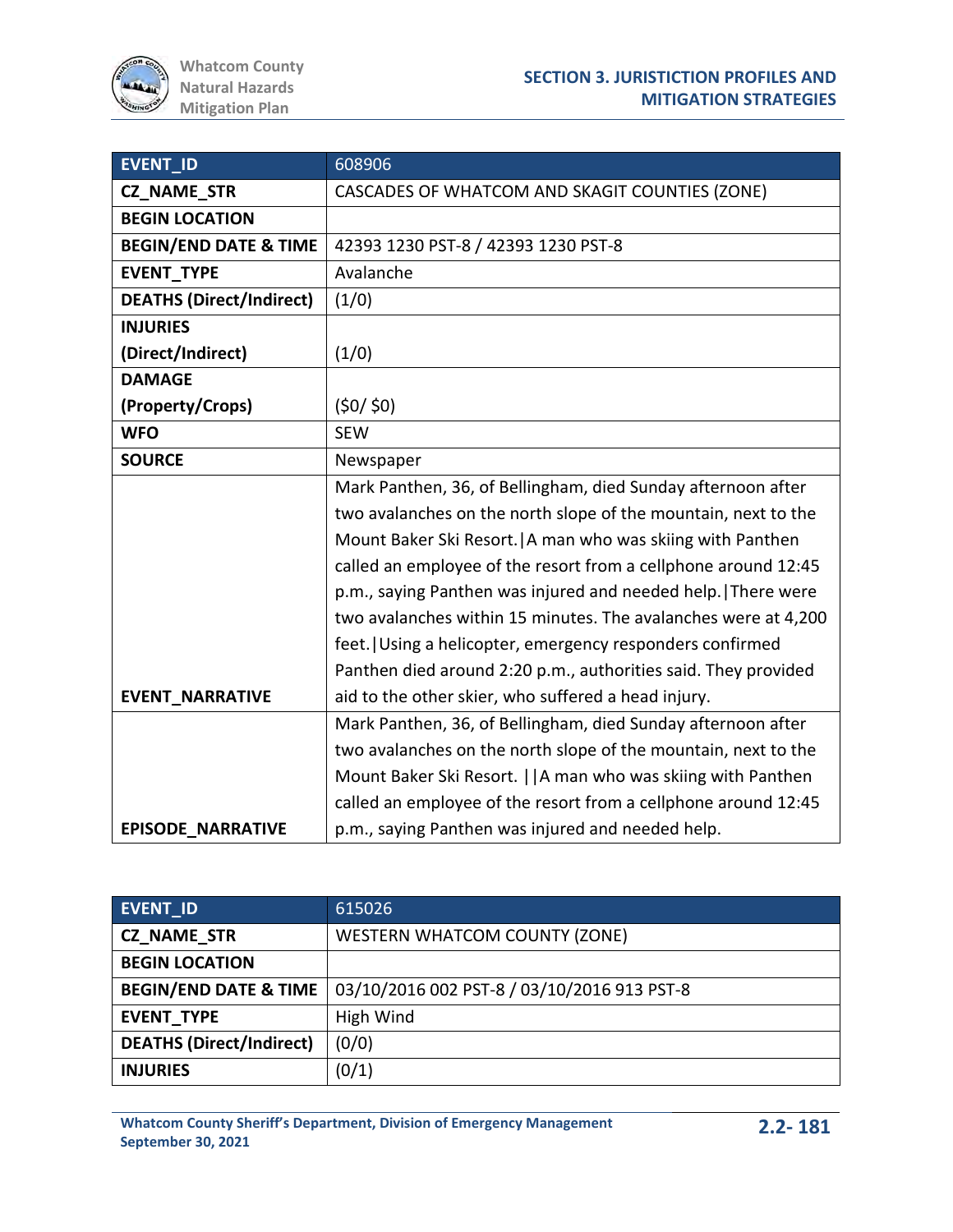

| (Direct/Indirect)        |                                                                                                                                                                                                                                                                                                                                                                                                                                                                                                                                                                                                |
|--------------------------|------------------------------------------------------------------------------------------------------------------------------------------------------------------------------------------------------------------------------------------------------------------------------------------------------------------------------------------------------------------------------------------------------------------------------------------------------------------------------------------------------------------------------------------------------------------------------------------------|
| <b>DAMAGE</b>            |                                                                                                                                                                                                                                                                                                                                                                                                                                                                                                                                                                                                |
| (Property/Crops)         | ( \$350000 / \$0)                                                                                                                                                                                                                                                                                                                                                                                                                                                                                                                                                                              |
| <b>WFO</b>               | <b>SEW</b>                                                                                                                                                                                                                                                                                                                                                                                                                                                                                                                                                                                     |
| <b>SOURCE</b>            | <b>ASOS</b>                                                                                                                                                                                                                                                                                                                                                                                                                                                                                                                                                                                    |
| <b>EVENT NARRATIVE</b>   | The Bellingham ASOS had 41g67 mph for several hours. A CWOP<br>west of Bellingham recorded 41 mph before failing. Sandy Point<br>Shores had 40g58 mph for several hours. A spotter 6 miles<br>northeast of Bellingham reported an 80-mph gust. A Home<br>Depot building in Bellingham was damaged. Three fishermen<br>were rescued by the U.S. Coast Guard early Thursday, when their<br>commercial fishing boat broke free from its moorage in a<br>windstorm. The boat had been moored near Bellingham Cold<br>Storage. One fisherman injured his foot after he had to jump in<br>the water. |
|                          | High wind occurred for several hours on the coast and over the                                                                                                                                                                                                                                                                                                                                                                                                                                                                                                                                 |
|                          | north interior. Power out to about 50000 customers. Hood                                                                                                                                                                                                                                                                                                                                                                                                                                                                                                                                       |
|                          | Canal bridge closed for 2 hours. Ferry service suspended. A 75-                                                                                                                                                                                                                                                                                                                                                                                                                                                                                                                                |
|                          | year-old fishing boat was destroyed when it broke free from its                                                                                                                                                                                                                                                                                                                                                                                                                                                                                                                                |
| <b>EPISODE NARRATIVE</b> | moorage and was pounded against some rocks.                                                                                                                                                                                                                                                                                                                                                                                                                                                                                                                                                    |

| <b>EVENT ID</b>                  | 615033                                                  |  |
|----------------------------------|---------------------------------------------------------|--|
| <b>CZ NAME STR</b>               | <b>WESTERN WHATCOM COUNTY (ZONE)</b>                    |  |
| <b>BEGIN LOCATION</b>            |                                                         |  |
| <b>BEGIN/END DATE &amp; TIME</b> | 03/13/2016 1434 PST-8 / 03/13/2016 1914 PST-8           |  |
| <b>EVENT TYPE</b>                | High Wind                                               |  |
| <b>DEATHS (Direct/Indirect)</b>  | (0/0)                                                   |  |
| <b>INJURIES</b>                  |                                                         |  |
| (Direct/Indirect)                | (0/0)                                                   |  |
| <b>DAMAGE</b>                    |                                                         |  |
| (Property/Crops)                 | (590000/50)                                             |  |
| <b>WFO</b>                       | <b>SEW</b>                                              |  |
| <b>SOURCE</b>                    | <b>ASOS</b>                                             |  |
|                                  | The Bellingham ASOS reported 36g58 mph. A CWOP west of  |  |
| <b>EVENT NARRATIVE</b>           | Bellingham measured 50g67 mph over several hours. Sandy |  |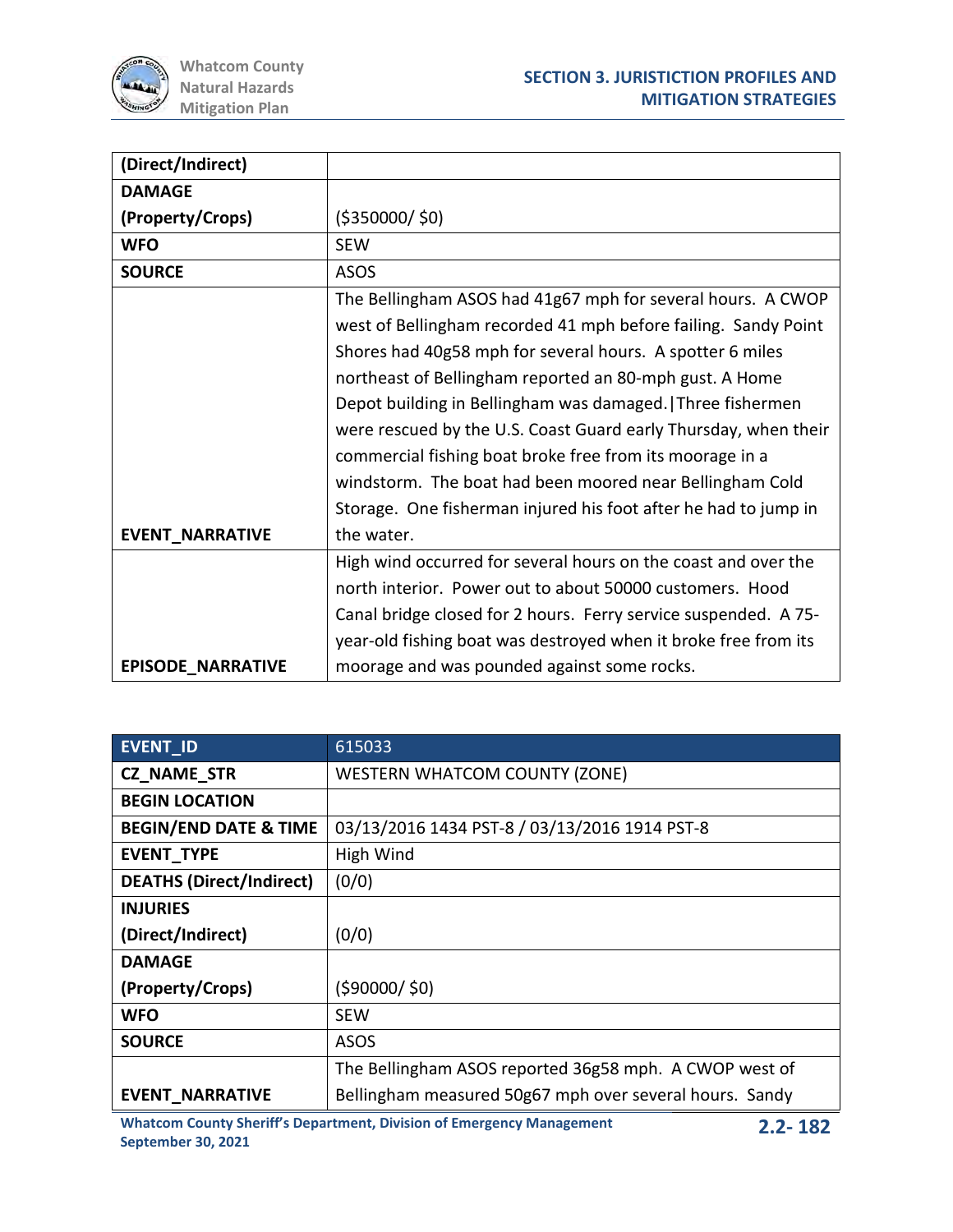

|                          | Point Shores recorded 44g68 mph over nearly five hours.           |
|--------------------------|-------------------------------------------------------------------|
|                          | About 250,000 people lost power. A 42-year-old man died when      |
|                          | his car was hit by a tree in Seattle's Seward Park. Several homes |
|                          | were damaged. Scaffolding at the UW was reduced to a pile of      |
|                          | rubble by the winds. The Hwy 520 bridge and Hood Canal Bridge     |
|                          | were closed for several hours, as was parts of I-405. There was   |
|                          | minor damage to the 520 bridge draw span. A semi-truck was        |
|                          | toppled on the Tacoma Narrows bridge, halting traffic. Downed     |
|                          | trees blocked two lanes of southbound 405 in Snohomish            |
|                          | County. Washington State Ferries canceled or delayed several      |
| <b>EPISODE NARRATIVE</b> | routes.                                                           |

| <b>EVENT ID</b>                  | 673026                                                    |  |
|----------------------------------|-----------------------------------------------------------|--|
| <b>CZ NAME STR</b>               | <b>WESTERN WHATCOM COUNTY (ZONE)</b>                      |  |
| <b>BEGIN LOCATION</b>            |                                                           |  |
| <b>BEGIN/END DATE &amp; TIME</b> | 01/04/2017 204 PST-8 / 01/04/2017 404 PST-8               |  |
| <b>EVENT_TYPE</b>                | High Wind                                                 |  |
| <b>DEATHS (Direct/Indirect)</b>  | (0/0)                                                     |  |
| <b>INJURIES</b>                  |                                                           |  |
| (Direct/Indirect)                | (0/0)                                                     |  |
| <b>DAMAGE</b>                    |                                                           |  |
| (Property/Crops)                 | (\$153000/\$0)                                            |  |
| <b>WFO</b>                       | <b>SEW</b>                                                |  |
| <b>SOURCE</b>                    | Mesonet                                                   |  |
|                                  | Sandy Point Shores recorded a gust of 58 mph. Puget Sound |  |
| <b>EVENT NARRATIVE</b>           | Energy responded to a number of power outages.            |  |
| <b>EPISODE NARRATIVE</b>         | Brief high wind occurred at Sandy Point Shores.           |  |

| <b>EVENT ID</b>                  | 666304                                       |
|----------------------------------|----------------------------------------------|
| <b>CZ_NAME_STR</b>               | <b>WESTERN WHATCOM COUNTY (ZONE)</b>         |
| <b>BEGIN LOCATION</b>            |                                              |
| <b>BEGIN/END DATE &amp; TIME</b> | 01/10/2017 1014 PST-8 / 01/11/2017 234 PST-8 |
| <b>EVENT TYPE</b>                | High Wind                                    |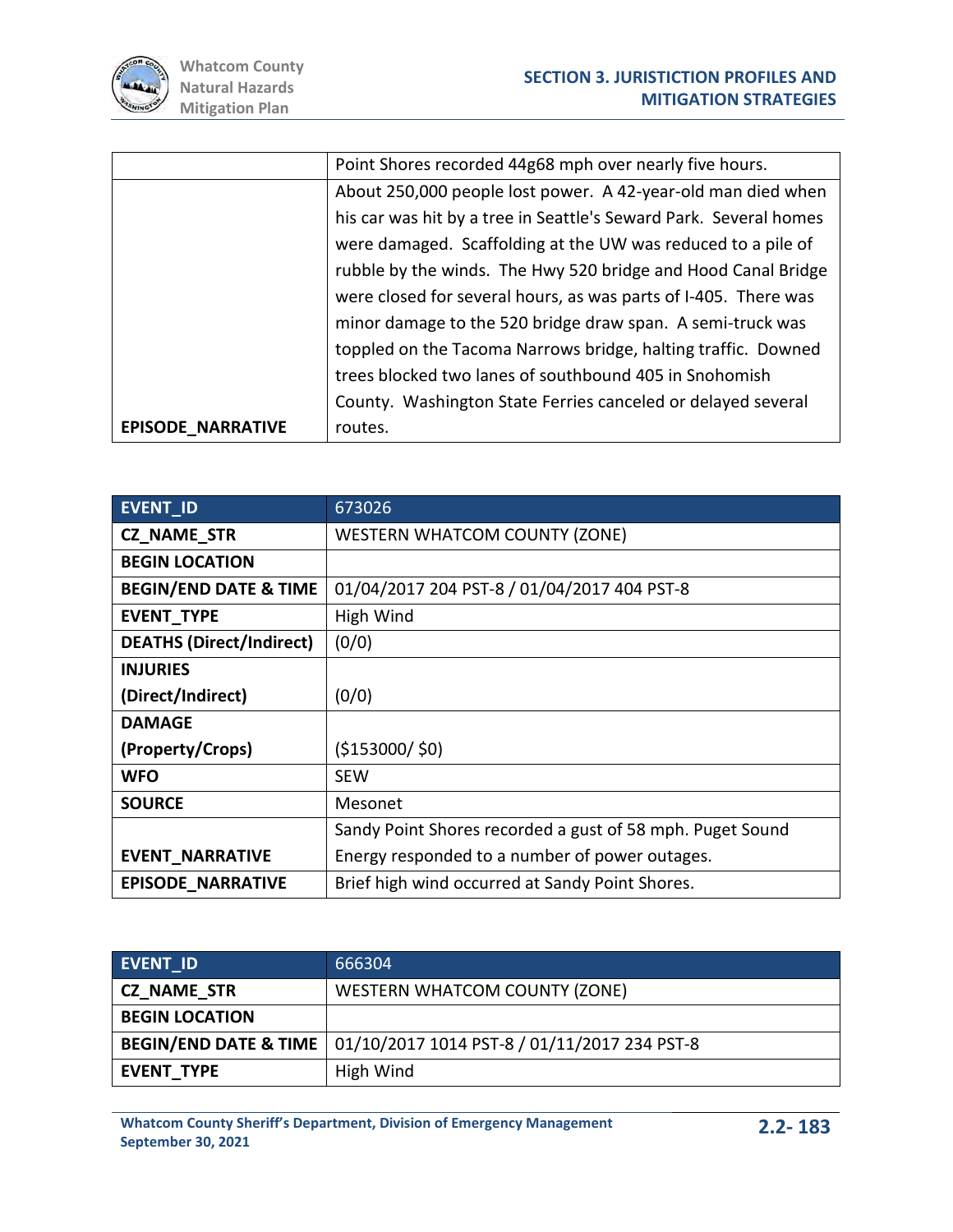| <b>DEATHS (Direct/Indirect)</b> | (0/0)                                                           |  |
|---------------------------------|-----------------------------------------------------------------|--|
| <b>INJURIES</b>                 |                                                                 |  |
| (Direct/Indirect)               | (0/0)                                                           |  |
| <b>DAMAGE</b>                   |                                                                 |  |
| (Property/Crops)                | (5208000/50)                                                    |  |
| <b>WFO</b>                      | <b>SEW</b>                                                      |  |
| <b>SOURCE</b>                   | Mesonet                                                         |  |
|                                 | An unusually large number of sites recorded high wind. These    |  |
|                                 | include Sandy Point Shores, 38g67 mph; Ferndale, 21g60 mph;     |  |
|                                 | Lynden, 41g54 mph; Maple Falls, 60 mph gust; Lummi Island, 70   |  |
|                                 | mph gust; and Everson, 65 mph gust. Puget Sound Energy          |  |
| <b>EVENT NARRATIVE</b>          | responded to a number of power outages in the area.             |  |
|                                 | In a strong Fraser River outflow pattern, high wind occurred in |  |
| <b>EPISODE NARRATIVE</b>        | western Whatcom County and the San Juan Islands.                |  |

| EVENT_ID                         | 677905                                                            |  |
|----------------------------------|-------------------------------------------------------------------|--|
| <b>CZ_NAME_STR</b>               | <b>WESTERN WHATCOM COUNTY (ZONE)</b>                              |  |
| <b>BEGIN LOCATION</b>            |                                                                   |  |
| <b>BEGIN/END DATE &amp; TIME</b> | 02/08/2017 1400 PST-8 / 02/09/2017 1600 PST-8                     |  |
| <b>EVENT_TYPE</b>                | Ice Storm                                                         |  |
| <b>DEATHS (Direct/Indirect)</b>  | (0/0)                                                             |  |
| <b>INJURIES</b>                  |                                                                   |  |
| (Direct/Indirect)                | (0/0)                                                             |  |
| <b>DAMAGE</b>                    |                                                                   |  |
| (Property/Crops)                 | (5700000/50)                                                      |  |
| <b>WFO</b>                       | <b>SEW</b>                                                        |  |
| <b>SOURCE</b>                    | <b>Official NWS Observations</b>                                  |  |
|                                  | A multitude of observational sources (NWS spotters, CoCoRaHS,     |  |
|                                  | etc) show that 1 to 3 inches of snow fell across Western          |  |
|                                  | Whatcom County followed immediately by heavy freezing rain,       |  |
|                                  | resulting an ice sheet up to a half inch thick on top of new and  |  |
|                                  | older snow. The result was treacherous road conditions, power     |  |
| <b>EVENT_NARRATIVE</b>           | outages, and closures of businesses and schools.                  |  |
| <b>EPISODE NARRATIVE</b>         | A Pacific frontal system combined with sub-freezing easterly flow |  |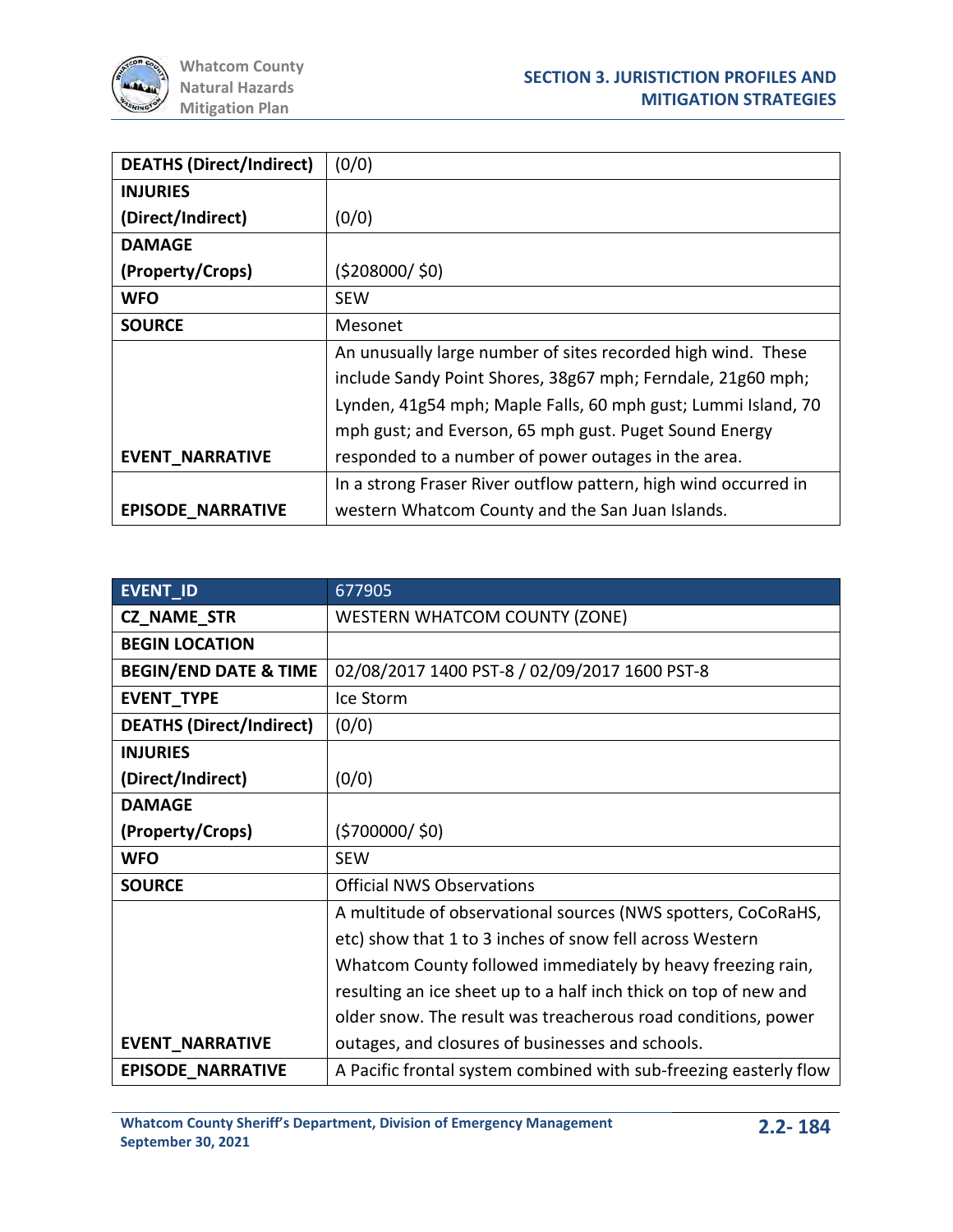

| across the Cascades passes and Fraser outflow brought a major    |
|------------------------------------------------------------------|
| episode of snow and freezing rain to the Cascades and Western    |
| Whatcom County. All three Washington Cascades passes             |
| (Stevens Pass, Snoqualmie Pass, and White Pass) were closed to   |
| traffic in both directions for almost 24 hours due to snow and   |
| accumulating ice, avalanche danger, and slides of snow and       |
| trees. In Western Whatcom County snow became covered with a      |
| sheet of ice as thick as a half inch as precipitation changed to |
| freezing rain.                                                   |
|                                                                  |

| <b>EVENT ID</b>                  | 706935                                                              |  |
|----------------------------------|---------------------------------------------------------------------|--|
| <b>CZ_NAME_STR</b>               | <b>WESTERN WHATCOM COUNTY (ZONE)</b>                                |  |
| <b>BEGIN LOCATION</b>            |                                                                     |  |
| <b>BEGIN/END DATE &amp; TIME</b> | 08/01/2017 2000 PST-8 / 08/10/2017 600 PST-8                        |  |
| <b>EVENT_TYPE</b>                | Heat                                                                |  |
| <b>DEATHS (Direct/Indirect)</b>  | (0/0)                                                               |  |
| <b>INJURIES</b>                  |                                                                     |  |
| (Direct/Indirect)                | (5/0)                                                               |  |
| <b>DAMAGE</b>                    |                                                                     |  |
| (Property/Crops)                 | (50/50)                                                             |  |
| <b>WFO</b>                       | <b>SEW</b>                                                          |  |
| <b>SOURCE</b>                    | Newspaper                                                           |  |
|                                  | The heat wave resulted in 1 fatality due to heat-related causes,    |  |
| <b>EVENT_NARRATIVE</b>           | plus five other berry pickers treated for dehydration.              |  |
|                                  | An extended period of unseasonably hot weather impacted             |  |
|                                  | Western Washington from the 1st through the 10th of the             |  |
|                                  | month. A male berry picker at a farm 1 mile east of Sumas in        |  |
|                                  | Whatcom County fell ill on the 3rd and later died. At least 5 other |  |
| <b>EPISODE NARRATIVE</b>         | pickers were treated for dehydration.                               |  |

| EVENT ID                                                              | 721279                        |        |
|-----------------------------------------------------------------------|-------------------------------|--------|
| <b>CZ NAME STR</b>                                                    | WESTERN WHATCOM COUNTY (ZONE) |        |
| Whatcom County Shariff's Denartment, Division of Emergency Management |                               | 33.40F |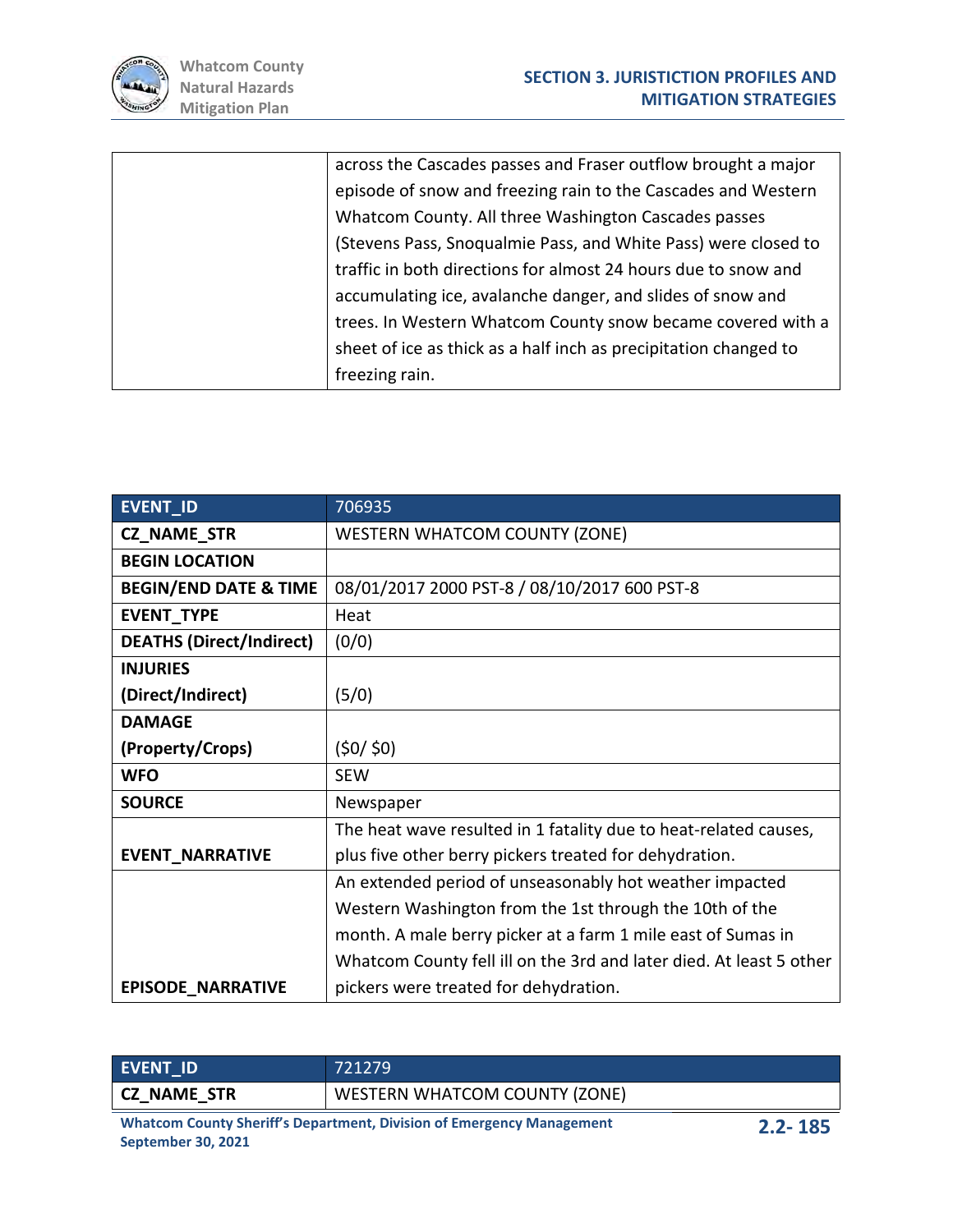

| <b>BEGIN LOCATION</b>           |                                                                  |
|---------------------------------|------------------------------------------------------------------|
| <b>BEGIN/END DATE &amp;</b>     |                                                                  |
| <b>TIME</b>                     | 10/18/2017 1015 PST-8 / 10/18/2017 1415 PST-8                    |
| <b>EVENT_TYPE</b>               | High Wind                                                        |
| <b>DEATHS (Direct/Indirect)</b> | (0/0)                                                            |
| <b>INJURIES</b>                 |                                                                  |
| (Direct/Indirect)               | (0/0)                                                            |
| <b>DAMAGE</b>                   |                                                                  |
| (Property/Crops)                | ( \$800000 / \$0)                                                |
| <b>WFO</b>                      | <b>SEW</b>                                                       |
| <b>SOURCE</b>                   | <b>ASOS</b>                                                      |
|                                 | KBLI had sustained wind 30 mph or greater from 1015 AM to 215    |
|                                 | PM. Highest sustained wind was 33 mph with a peak gust of 53     |
|                                 | mph. This verifies the high wind warning for this first event of |
| <b>EVENT_NARRATIVE</b>          | the season, when lower criteria for high wind are in effect.     |
|                                 | High wind was forecast over the two coast zones and four         |
|                                 | northwest interior zones. Since this was the first event of the  |
|                                 | season, wind speeds somewhat less than typical high winds were   |
|                                 | forecast, but impacts were expected to be similar to what higher |
| <b>EPISODE NARRATIVE</b>        | winds would cause later in the season.                           |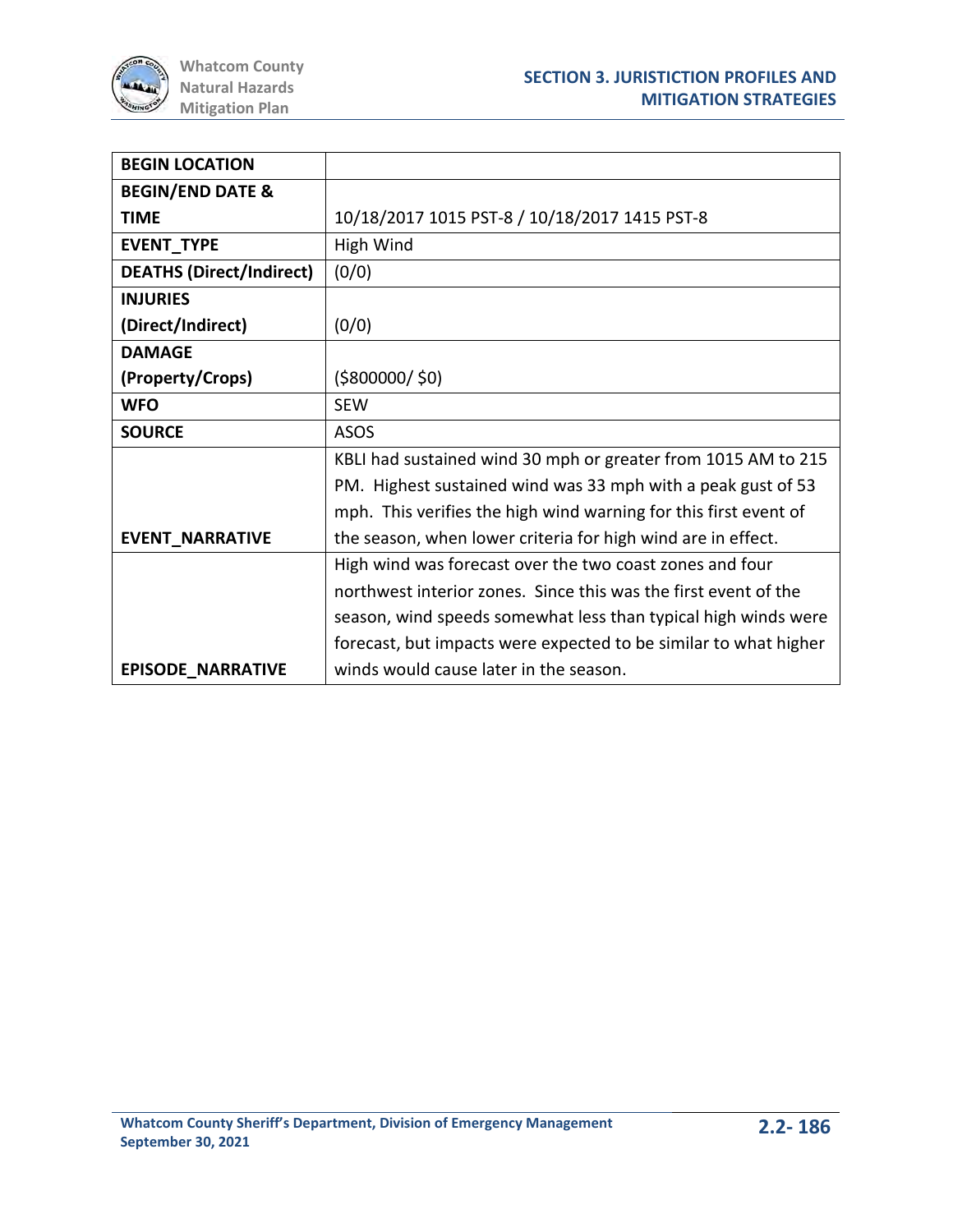| EVENT_ID                    | 723713                                                                |
|-----------------------------|-----------------------------------------------------------------------|
| <b>CZ_NAME_STR</b>          | <b>WESTERN WHATCOM COUNTY (ZONE)</b>                                  |
| <b>BEGIN LOCATION</b>       |                                                                       |
| <b>BEGIN/END DATE &amp;</b> |                                                                       |
| <b>TIME</b>                 | 11/13/2017 1413 PST-8 / 11/13/2017 1723 PST-8                         |
| <b>EVENT_TYPE</b>           | High Wind                                                             |
| <b>DEATHS</b>               |                                                                       |
| (Direct/Indirect)           | (0/0)                                                                 |
| <b>INJURIES</b>             |                                                                       |
| (Direct/Indirect)           | (0/0)                                                                 |
| <b>DAMAGE</b>               |                                                                       |
| (Property/Crops)            | (5250000/50)                                                          |
| <b>WFO</b>                  | <b>SEW</b>                                                            |
| <b>SOURCE</b>               | Mesonet                                                               |
|                             | Ferndale recorded a 69-mph gust. Lynden recorded a 61-mph gust.       |
|                             | Sandy Point Shores recorded 41 mph sustained wind, gusting to 59      |
|                             | mph. KBLI recorded a peak gust of 58 mph. A CWOP near                 |
| <b>EVENT NARRATIVE</b>      | Bellingham recorded 40 mph sustained wind, gusting to 58 mph.         |
|                             | A strong Pacific weather system moved through Western Washington      |
|                             | and produced wind gusts up to 70 mph in many parts of the region.     |
|                             | The strong winds blew down some trees, knocked power out to as        |
|                             | many as 200,000 through the area, delayed or cancelled ferry service, |
|                             | and produced heavy rain amounts that produced some local urban        |
|                             | flooding. The peak of the wind event occurred between 2 and 7 PM,     |
|                             | adversely impacting the afternoon and evening commute. A tree fell    |
|                             | on a vehicle in Renton, killing the 32-year-old female driver and     |
|                             | seriously injured a passenger. Another tree fell onto a mobile home   |
|                             | in Port Orchard, seriously injuring a 15-year-old girl. Power         |
| <b>EPISODE NARRATIVE</b>    | restoration cost just over \$7 million.                               |